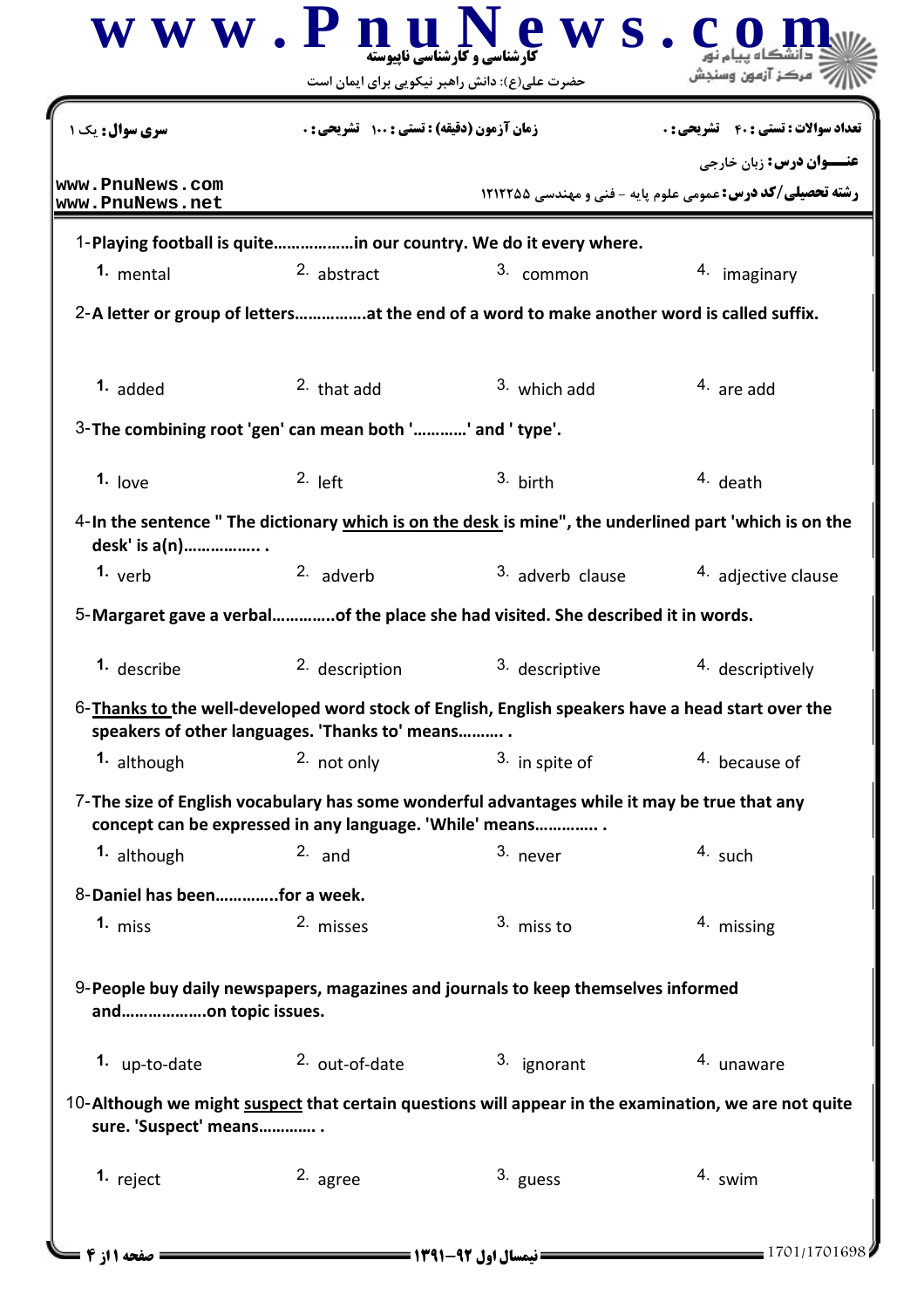|                                                                        | $\bf W \, \bf W \cdot \bf P \, \bf n$ ارشنامی و کار شناسی ناپیوسته<br>ews.<br>حضرت علی(ع): دانش راهبر نیکویی برای ایمان است |                                                                                                                                                                 | مركز آزمون وسنجش    |  |
|------------------------------------------------------------------------|-----------------------------------------------------------------------------------------------------------------------------|-----------------------------------------------------------------------------------------------------------------------------------------------------------------|---------------------|--|
| <b>سری سوال:</b> یک ۱                                                  |                                                                                                                             | زمان آزمون (دقيقه) : تستى : 100 تشريحي : 0<br><b>تعداد سوالات : تستي : 40 ٪ تشريحي : .</b><br><b>رشته تحصیلی/کد درس:</b> عمومی علوم پایه - فنی و مهندسی ۱۲۱۲۲۵۵ |                     |  |
| www.PnuNews.com<br>www.PnuNews.net                                     |                                                                                                                             |                                                                                                                                                                 |                     |  |
| need to be healthy' is a(n)                                            |                                                                                                                             | 11-In the sentence "They walk because they need to be healthy", the underlined part 'because they                                                               |                     |  |
| 1. gerund                                                              | 2. preposition                                                                                                              | 3. adverb clause                                                                                                                                                | 4. adjective clause |  |
| 12-The table of thein my book is at the front of the book.             |                                                                                                                             |                                                                                                                                                                 |                     |  |
| 1. contains                                                            | 2. contents                                                                                                                 | 3. combines                                                                                                                                                     | 4. communicates     |  |
|                                                                        |                                                                                                                             | 13-We can infer the meaning of a word from the within which it is used.                                                                                         |                     |  |
| 1. prefix                                                              | 2. context                                                                                                                  | $3.$ suffix                                                                                                                                                     | 4. letter           |  |
| get the message.                                                       |                                                                                                                             | 14-The point to note is that in reading you can save yourself time by skipping words and still                                                                  |                     |  |
| 1. $no$                                                                | $2.$ all                                                                                                                    | 3. more important                                                                                                                                               | 4. less important   |  |
| 15-He musthis efforts on his studies.                                  |                                                                                                                             |                                                                                                                                                                 |                     |  |
| 1. concentrate                                                         | 2. concentrates                                                                                                             | 3. concentration                                                                                                                                                | 4. concentrated     |  |
| 16-The teacher will solve the problems.<br>The problemsby the teacher. |                                                                                                                             |                                                                                                                                                                 |                     |  |
| 1. solved                                                              | 2. will be solve                                                                                                            | <sup>3</sup> will be solved                                                                                                                                     | 4. will solves      |  |
|                                                                        |                                                                                                                             | 17-In the sentence "The dog killed the cat", the verb 'killed' is a(n) verb. This verb has 'object'.                                                            |                     |  |
| 1. $rare$                                                              | <sup>2</sup> irregular                                                                                                      | 3. transitive                                                                                                                                                   | 4. intransitive     |  |
|                                                                        |                                                                                                                             | 18-The word is printed in boldface type in the dictionaries and is divided into syllables.                                                                      |                     |  |
| 1. entry                                                               | $2.$ root                                                                                                                   | 3. prefix                                                                                                                                                       | 4. suffix           |  |
|                                                                        |                                                                                                                             | 19-In this section, the history of the word is traced to its origin. 'Its' refers to                                                                            |                     |  |
| 1. the word                                                            | 2. section                                                                                                                  | 3. history                                                                                                                                                      | 4. origin           |  |
| 20-This book is old and should beby its author.                        |                                                                                                                             |                                                                                                                                                                 |                     |  |
| 1. revise                                                              | 2. revised                                                                                                                  | 3. revises                                                                                                                                                      | 4. revision         |  |
| 21-His face isfamiliar. I cannot specify him.                          |                                                                                                                             |                                                                                                                                                                 |                     |  |
| 1. clearly                                                             | 2. completely                                                                                                               | $3.$ adequately                                                                                                                                                 | 4. vaguely          |  |
| <b>= صفحه 2 از 4 =</b>                                                 | <b>= نیمسال اول ۹۲-۱۳۹۱ <del>----------</del></b>                                                                           |                                                                                                                                                                 | $-1701/1701698$     |  |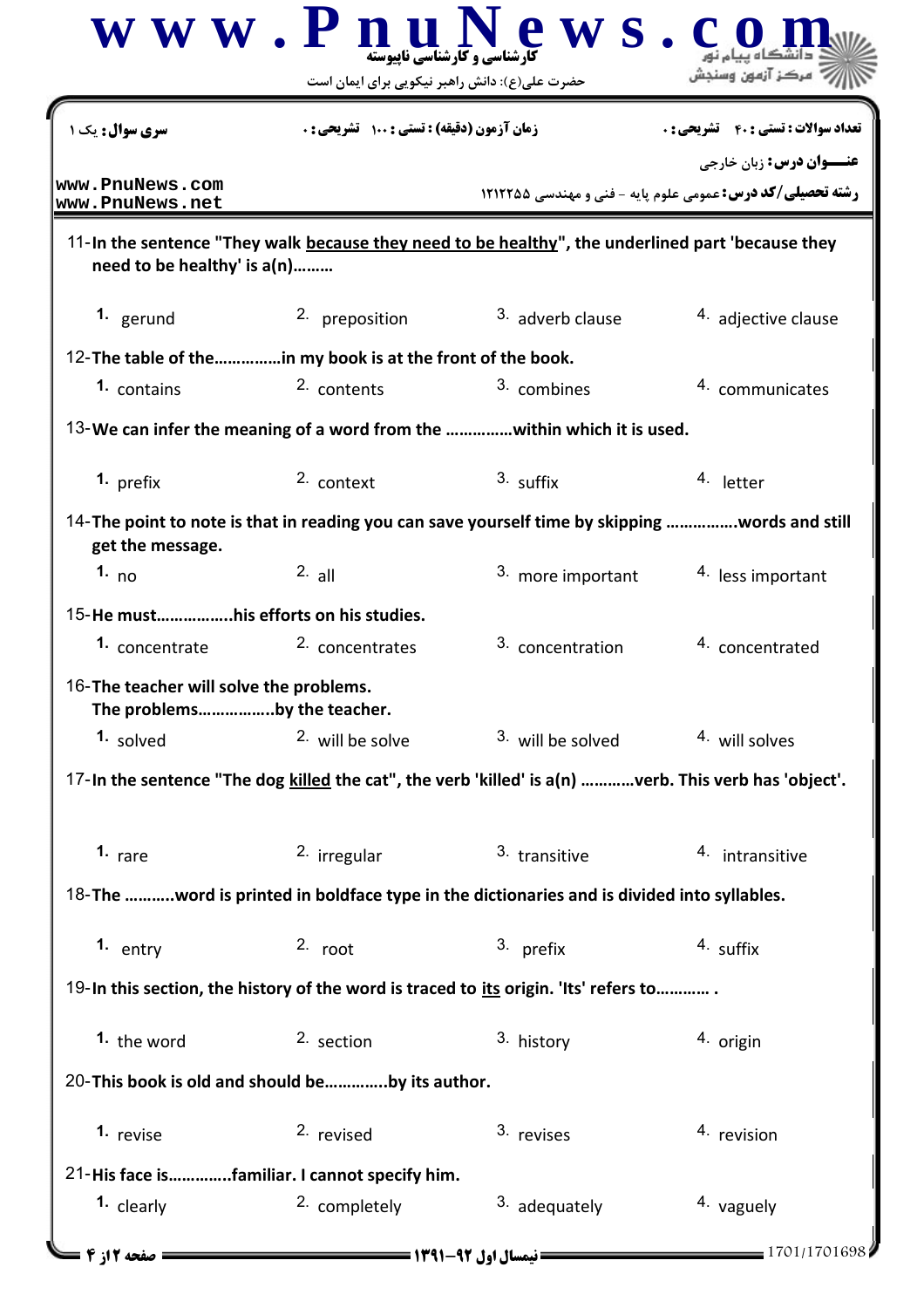|                                                             |                                              | حضرت علی(ع): دانش راهبر نیکویی برای ایمان است                                                      | مركز آزمون وسنجش                                                                                     |
|-------------------------------------------------------------|----------------------------------------------|----------------------------------------------------------------------------------------------------|------------------------------------------------------------------------------------------------------|
| <b>سری سوال :</b> یک ۱                                      | زمان آزمون (دقیقه) : تستی : 100 تشریحی : 0   |                                                                                                    | <b>تعداد سوالات : تستي : 40 ٪ تشريحي : .</b>                                                         |
| www.PnuNews.com<br>www.PnuNews.net                          |                                              |                                                                                                    | <b>عنـــوان درس:</b> زبان خارجي<br><b>رشته تحصیلی/کد درس:</b> عمومی علوم پایه - فنی و مهندسی ۱۲۱۲۲۵۵ |
| 22-Metals sink in the water, but woodon it.                 |                                              |                                                                                                    |                                                                                                      |
| 1. $loss$                                                   | 2. misses                                    | $3.$ floats                                                                                        | 4. rejectes                                                                                          |
|                                                             |                                              | 23-The semantic analysis of the words 'buy' and 'purchase' shows that they have the same           |                                                                                                      |
| 1. spelling                                                 | 2. meaning                                   | 3. syllables                                                                                       | 4. pronunciation                                                                                     |
|                                                             |                                              | 24-All entries in dictionaries are arrangedor according to their spelling.                         |                                                                                                      |
| 1. socially                                                 | <sup>2</sup> biologically                    | <sup>3</sup> psychologically                                                                       | 4. alphabetically                                                                                    |
|                                                             |                                              | 25-We select the newspaper whose philosophy we share. 'Select' means                               |                                                                                                      |
| 1. chess                                                    | <sup>2.</sup> choose                         | 3. charge                                                                                          | 4. change                                                                                            |
| 26-She has an MA degree. She is a highlywoman.              |                                              |                                                                                                    |                                                                                                      |
| 1. educate                                                  | 2. educates                                  | <sup>3.</sup> educated                                                                             | 4. education                                                                                         |
|                                                             |                                              | 27-Your skill in typing will enhance your chances of getting a job. 'Enhance' means                |                                                                                                      |
| 1. delete                                                   | 2. increase                                  | 3. decrease                                                                                        | 4. reduce                                                                                            |
| means .                                                     |                                              | 28-Learning and studying are different from reading to expand your knowledge. 'Expand'             |                                                                                                      |
| 1. $fall$                                                   | $2.$ reduce                                  | 3. decline                                                                                         | 4. increase                                                                                          |
|                                                             |                                              | 29-Having learned the material you have to go over it constantly. 'It' refers to                   |                                                                                                      |
| 1. $you$                                                    | $2.$ learned                                 | $3.$ go over                                                                                       | <sup>4</sup> the material                                                                            |
|                                                             |                                              | 30-Try to give a more suggestion instead of these unimportant things.                              |                                                                                                      |
| 1. critical                                                 | 2. criticize                                 | 3. criticizes                                                                                      | 4. critically                                                                                        |
| 31-There are three kinds of memories: visual,, and kinetic. |                                              |                                                                                                    |                                                                                                      |
| $1.$ audio                                                  | 2. pictured                                  | 3. destroyed                                                                                       | 4. long                                                                                              |
|                                                             | behind the words" is the    of the sentence. | 32-In the sentence 'Understanding involves reading behind the words', the underlined part "reading |                                                                                                      |
| 1. prefix                                                   | 2. subject                                   | 3. object                                                                                          | 4. adjective                                                                                         |